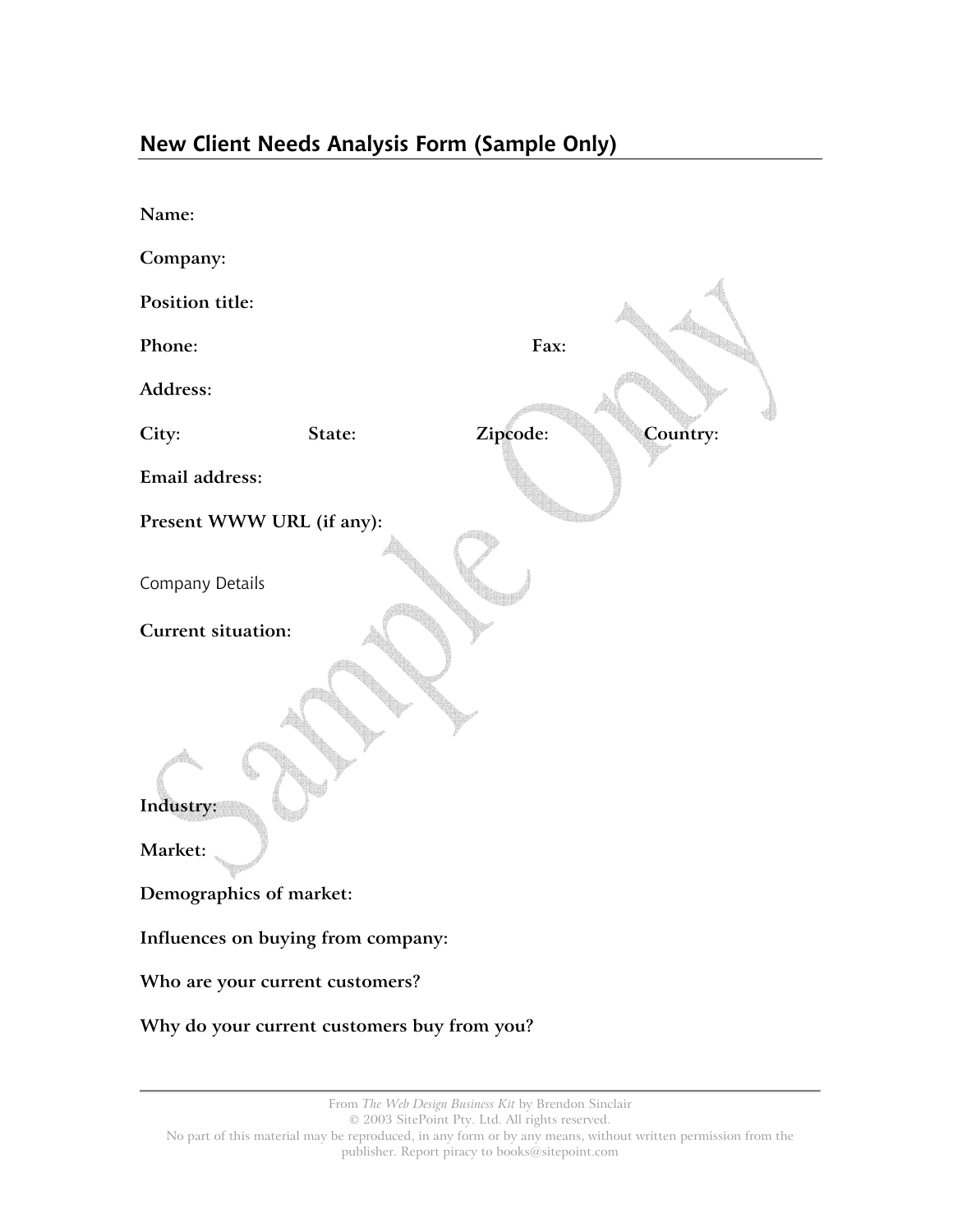**Main Competition:** 

**Website:** 

**What do they do better than you?** 

**What do you do better than your competitors?** 

**How does the company currently market itself?** 

**Does the company have a marketing division?** 

**How is business generated?** 

**Number of employees:** 

**Years in business:** 

**Other:** 

Situational analysis of existing Website

**Domain name registered?** Y / N

**Current site:** www.

Host of current site: Cost p.a.:

**Current ISP:**  $\begin{bmatrix} \downarrow \downarrow \downarrow \downarrow \end{bmatrix}$  Cost p.a.:

**Size of current site:** 

**Objectives of current site:** 

**Current site achievements (detail statistics, etc):**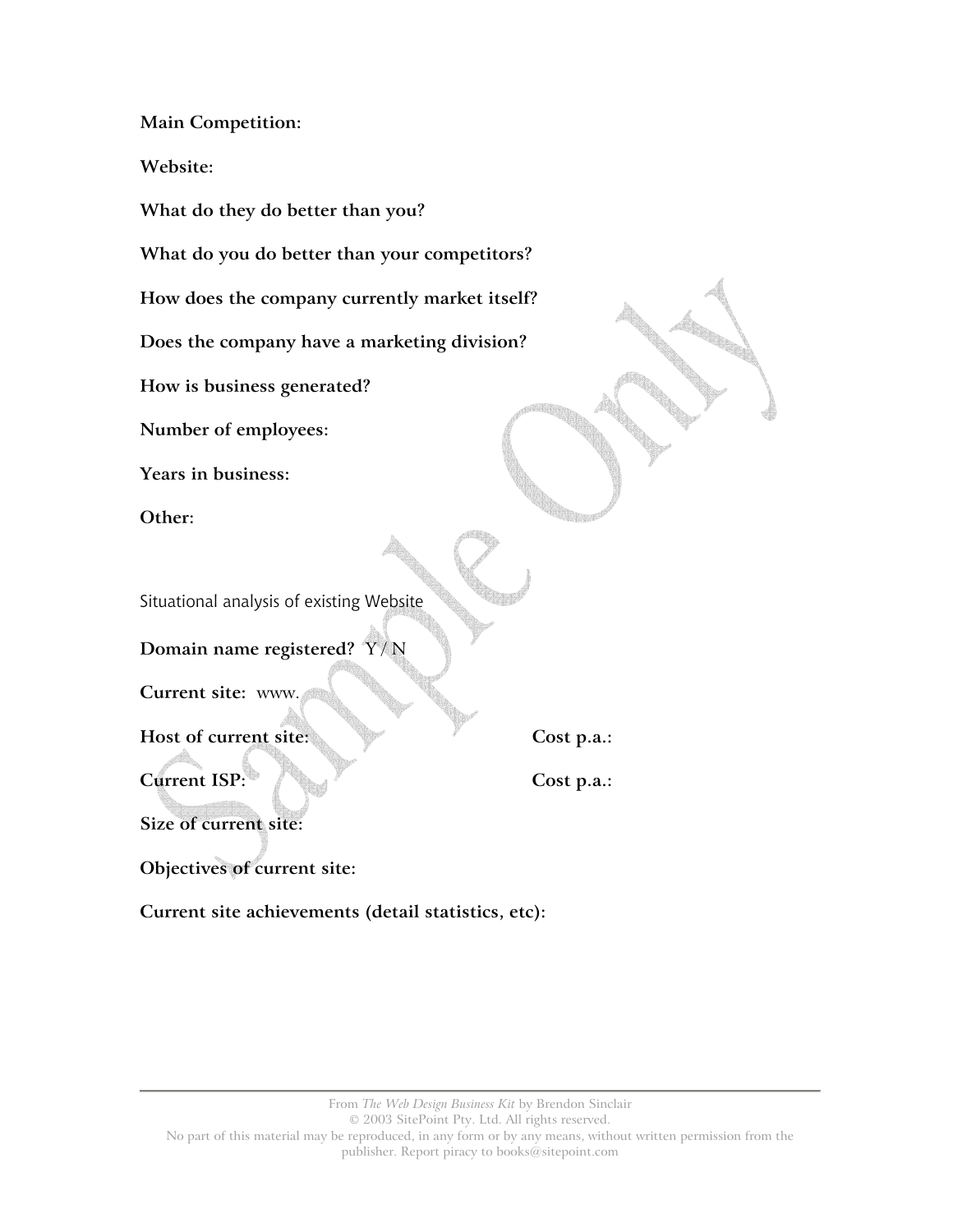**What features of the current site would you like to keep?** 

## **What features of the current site don't you like?**

**How many people visit the Website?**

**When do they visit your site?**

**How long do they visit the site for?**

**Which products or pages are most popular?**

**What feedback have you had about the site?**

**Current site was developed by:**

Site objectives

**Establish a Web presence, increase marketing and product branding** [ ]

**Increase sales** [ ]

Generate business leads [ ]

**Increase international presence of the organization** [ ]

**Generate requests for information** [ ]

Support existing advertising, promotional efforts [  $\Box$ ]

**Offer customer service**  $\begin{bmatrix} \quad \quad \end{bmatrix}$ 

**Build store or business traffic**  $\begin{bmatrix} \quad \quad \end{bmatrix}$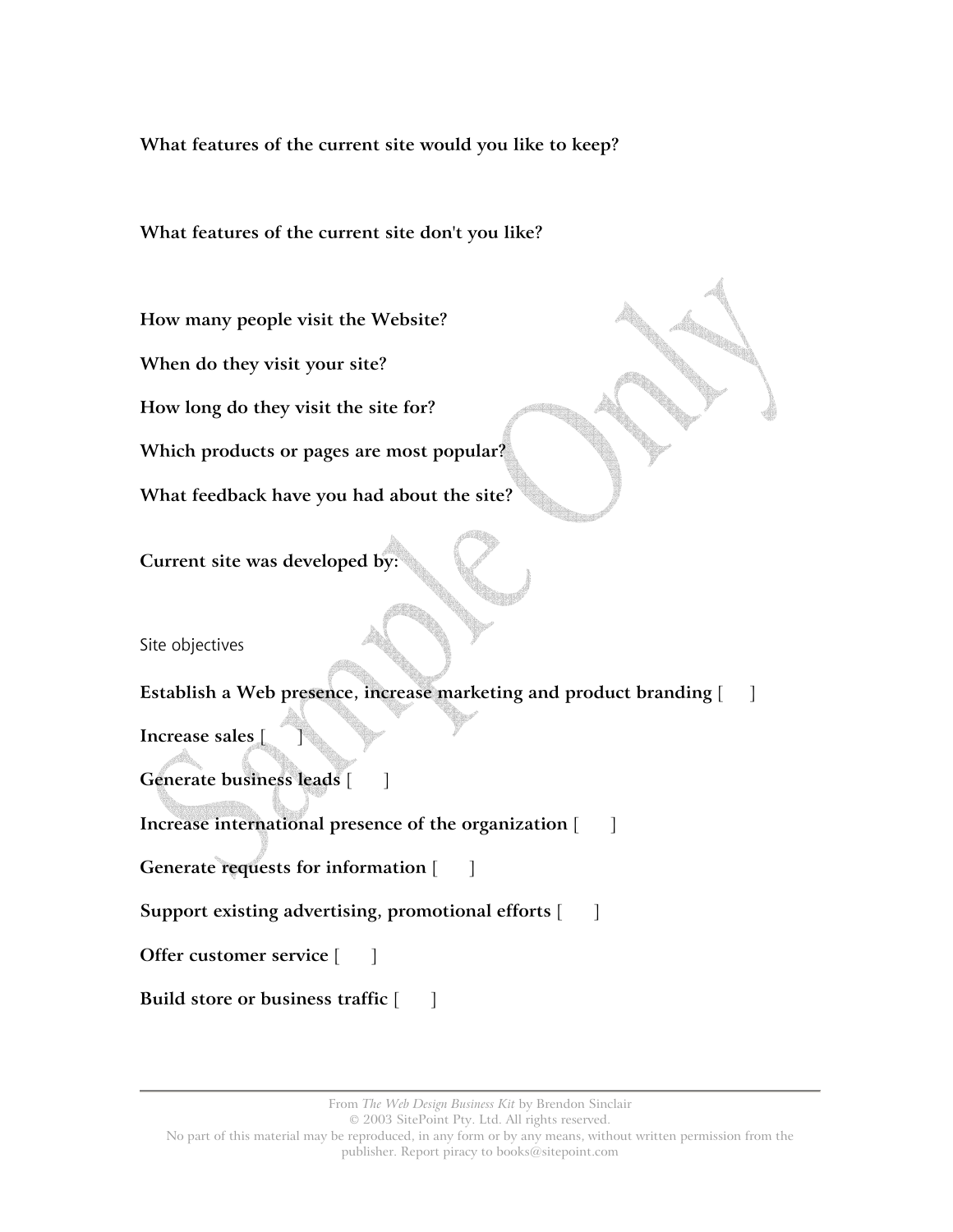**Provide latest information regarding new products/services, sales, special promotions and events** [ ]

**Build a database for emailing**  $\begin{bmatrix} 0 & 1 \end{bmatrix}$ 

**Position the company as technologically advanced** [ ]

**Provide directions to consumers** [ ]

**Survey customers/prospects** [ ]

**Recruit new employees/post job opportunities** [ ]

**How does the proposed site tie in to company goals?**

**Will you sell a product or service online?**

**Will you provide a sample portfolio of products or work online?** Y / N

**If "Yes", how?**

**Other:**

Proposed site plan

**How do you envisage the site achieving these objectives?** 

**How many visitors do you hope to get to your site?** 

**How big will your Website be?** 

From *The Web Design Business Kit* by Brendon Sinclair © 2003 SitePoint Pty. Ltd. All rights reserved. No part of this material may be reproduced, in any form or by any means, without written permission from the publisher. Report piracy to books@sitepoint.com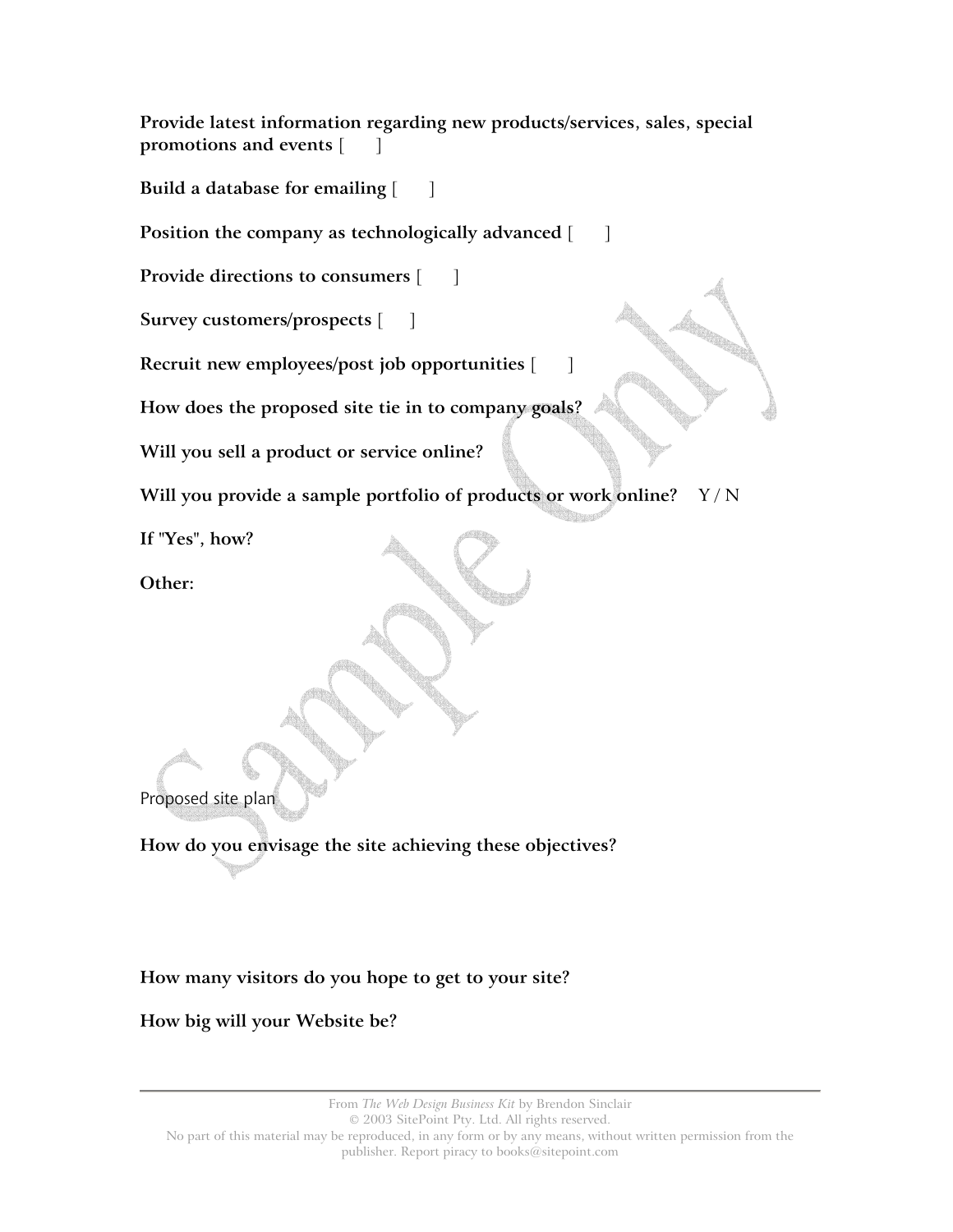**Proposed flow chart?** 

**Do you have a site layout in mind?** 

**Will your Website offer interactive features to visitors?** 

**Can visitors send email, order a product or request information?** 

**Do you envisage the visitor searching on the site?** 

**How would they search the site?** 

**How can the site give you feedback?** 

**Have you decided what the main categories or sections will be on your site?** 

**Will the categories link to products and services or to more general subject areas with sub-categories?** 

**Have you identified what subjects within the site might link to other subjects?** 

**Do you plan to have a guest book, shopping cart, order forms or a calendar of events?** 

**Will the site have contact forms?** 

**Will the site have auto-responders?** 

**Who are your competitors online?**